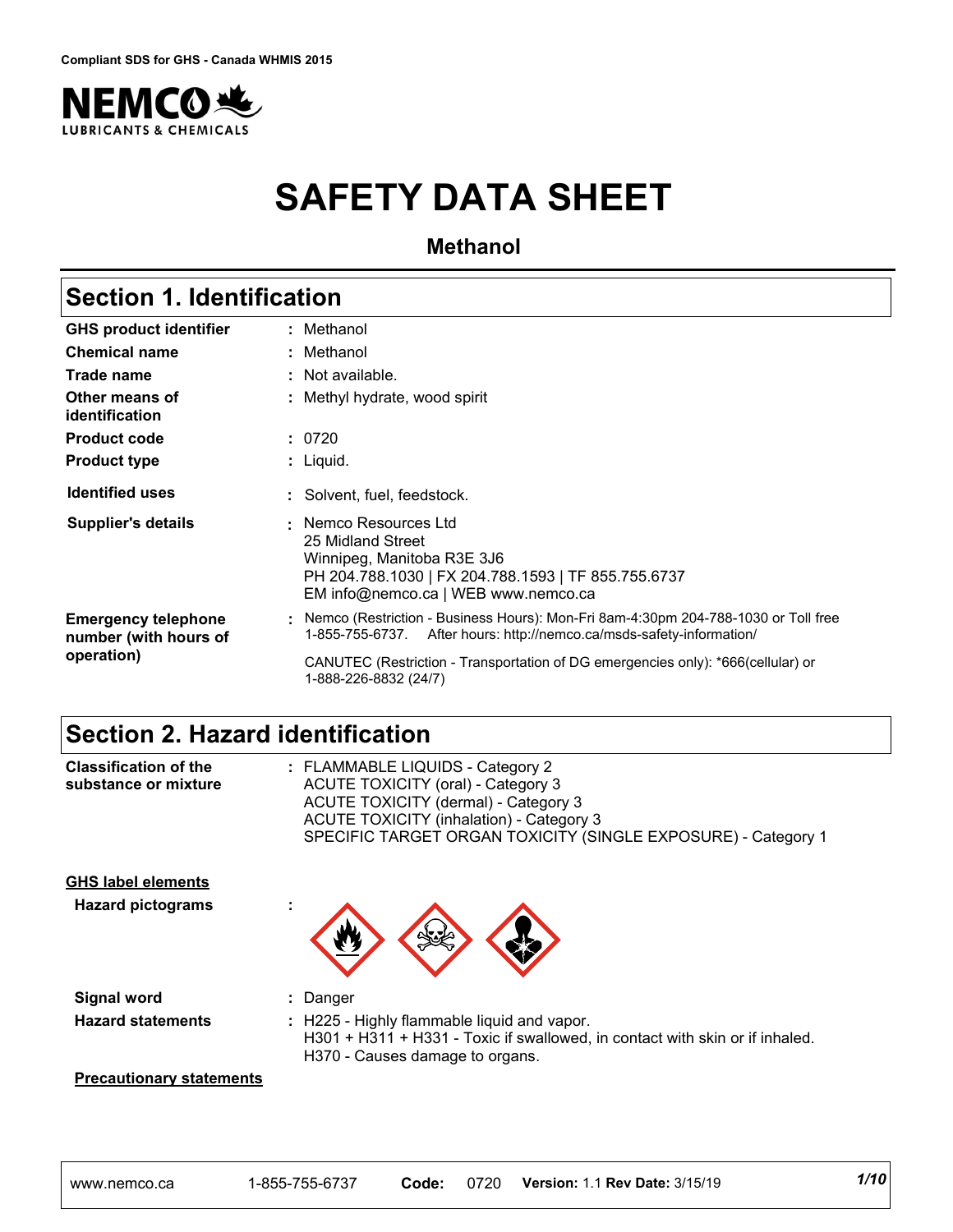### **Section 2. Hazard identification**

**NEMCO头** 

| <b>Prevention</b>                                                                                  | : P280 - Wear protective gloves. Wear eye or face protection. Wear protective<br>clothing.<br>P210 - Keep away from heat, hot surfaces, sparks, open flames and other ignition<br>sources. No smoking.<br>P271 - Use only outdoors or in a well-ventilated area.<br>P260 - Do not breathe vapor.<br>P270 - Do not eat, drink or smoke when using this product.<br>P264 - Wash hands thoroughly after handling.                                                                                                                                                                                                                                                             |
|----------------------------------------------------------------------------------------------------|----------------------------------------------------------------------------------------------------------------------------------------------------------------------------------------------------------------------------------------------------------------------------------------------------------------------------------------------------------------------------------------------------------------------------------------------------------------------------------------------------------------------------------------------------------------------------------------------------------------------------------------------------------------------------|
| <b>Response</b>                                                                                    | : P308 + P311 - IF exposed or concerned: Call a POISON CENTER or physician.<br>P304 + P340 + P311 - IF INHALED: Remove person to fresh air and keep<br>comfortable for breathing. Call a POISON CENTER or physician.<br>P301 + P310 + P330 - IF SWALLOWED: Immediately call a POISON CENTER or<br>physician. Rinse mouth.<br>P303 + P361 + P353 - IF ON SKIN (or hair): Take off immediately all contaminated<br>clothing. Rinse skin with water.<br>P302 + P361+P364 + P352 + P312 - IF ON SKIN: Take off immediately all<br>contaminated clothing and wash it before reuse. Wash with plenty of soap and water.<br>Call a POISON CENTER or physician if you feel unwell. |
| <b>Storage</b>                                                                                     | : P405 - Store locked up.                                                                                                                                                                                                                                                                                                                                                                                                                                                                                                                                                                                                                                                  |
| <b>Disposal</b>                                                                                    | : P501 - Dispose of contents and container in accordance with all local, regional,<br>national and international regulations.                                                                                                                                                                                                                                                                                                                                                                                                                                                                                                                                              |
| <b>Other hazards which do not : None known.</b><br>result in classification/<br><b>HHNOC/PHNOC</b> |                                                                                                                                                                                                                                                                                                                                                                                                                                                                                                                                                                                                                                                                            |

### **Section 3. Composition/information on ingredients**

| Substance/mixture                       | : Substance                   |
|-----------------------------------------|-------------------------------|
| <b>Chemical name</b>                    | : Methanol                    |
| Other means of<br><i>identification</i> | : Methyl hydrate, wood spirit |

#### **CAS number/other identifiers**

| <b>CAS number</b>   | $: 67-56-1$ |
|---------------------|-------------|
| <b>Product code</b> | : 0720      |

| Ingredient name | %<br>(w/w) | <b>CAS number</b> |
|-----------------|------------|-------------------|
| Methanol        | 100        | 67-56-1           |

**There are no additional ingredients present which, within the current knowledge of the supplier and in the concentrations applicable, are classified as hazardous to health or the environment and hence require reporting in this section.**

**Occupational exposure limits, if available, are listed in Section 8.**

### **Section 4. First-aid measures**

#### **Description of necessary first aid measures**

**Eye contact Example 20 COND EXECT 20 CONDUCT 20 CONDUCT EXECT** is immediately flush eyes with plenty of water, occasionally lifting the upper and lower eyelids. Check for and remove any contact lenses. Continue to rinse for at least 20 minutes. Get medical attention. If necessary, call a poison center or physician.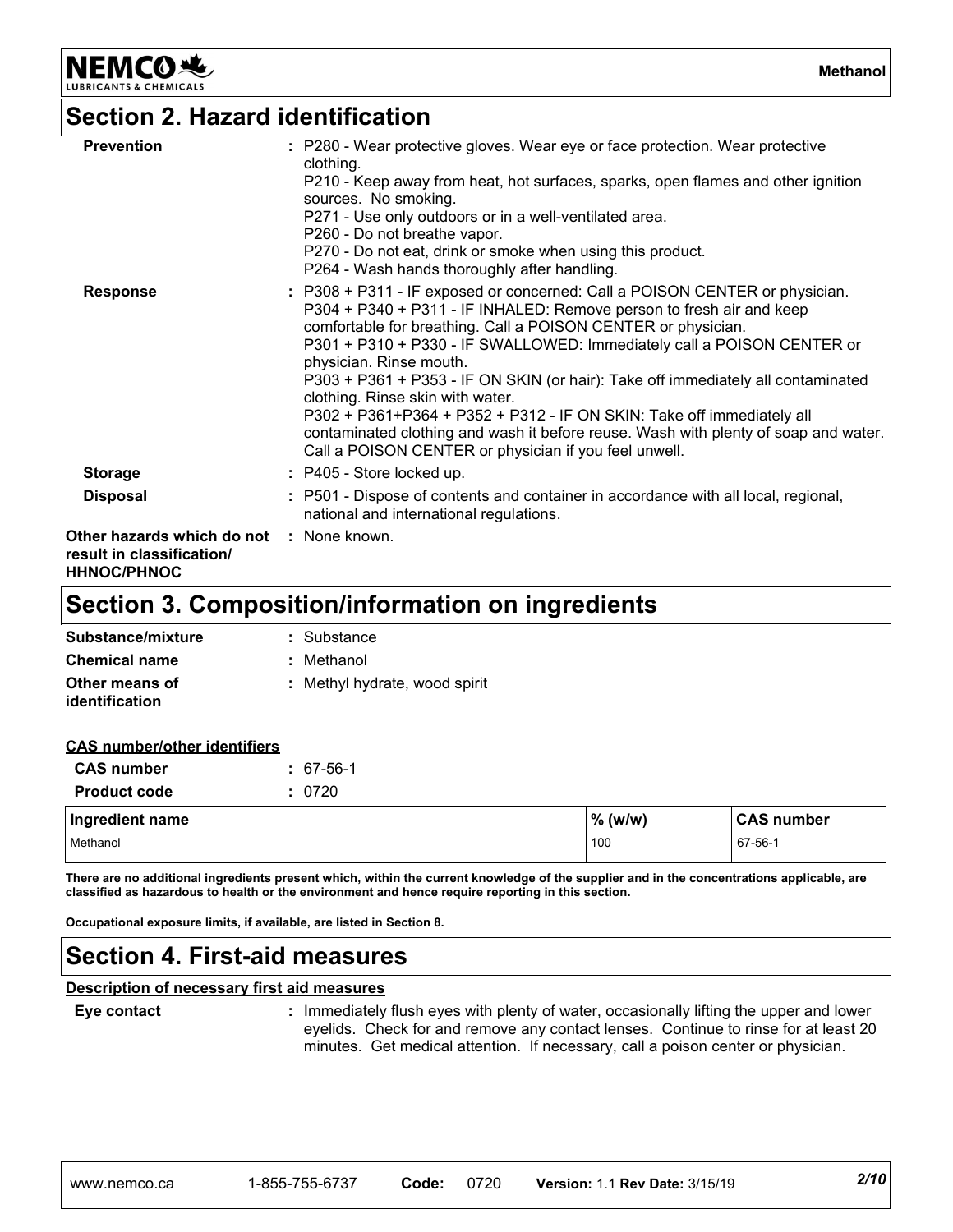NEMCO<sup>N</sup>

**Methanol**

## **Section 4. First-aid measures**

| <b>Inhalation</b>   | : Remove victim to fresh air and keep at rest in a position comfortable for breathing.<br>If it is suspected that fumes are still present, the rescuer should wear an appropriate<br>mask or self-contained breathing apparatus. If not breathing, if breathing is irregular<br>or if respiratory arrest occurs, provide artificial respiration or oxygen by trained<br>personnel. It may be dangerous to the person providing aid to give mouth-to-mouth<br>resuscitation. Get medical attention. If necessary, call a poison center or physician.<br>If unconscious, place in recovery position and get medical attention immediately.<br>Maintain an open airway. |
|---------------------|----------------------------------------------------------------------------------------------------------------------------------------------------------------------------------------------------------------------------------------------------------------------------------------------------------------------------------------------------------------------------------------------------------------------------------------------------------------------------------------------------------------------------------------------------------------------------------------------------------------------------------------------------------------------|
| <b>Skin contact</b> | : Wash with plenty of soap and water. Wash contaminated clothing thoroughly with<br>water before removing it, or wear gloves. Continue to rinse for at least 20 minutes.<br>Get medical attention. If necessary, call a poison center or physician. Wash<br>clothing before reuse. Clean shoes thoroughly before reuse.                                                                                                                                                                                                                                                                                                                                              |
| Ingestion           | : Get medical attention immediately. Call a poison center or physician. Wash out<br>mouth with water. Remove victim to fresh air and keep at rest in a position<br>comfortable for breathing. If material has been swallowed and the exposed person<br>is conscious, give small quantities of water to drink. Stop if the exposed person<br>feels sick as vomiting may be dangerous. Do not induce vomiting unless directed to<br>do so by medical personnel. If vomiting occurs, the head should be kept low so that<br>vomit does not enter the lungs. Never give anything by mouth to an unconscious<br>person.                                                   |

#### **Most important symptoms/effects, acute and delayed**

| Potential acute health effects    |                                                                                                                                                                                                                                                                                                                                                                                                                 |
|-----------------------------------|-----------------------------------------------------------------------------------------------------------------------------------------------------------------------------------------------------------------------------------------------------------------------------------------------------------------------------------------------------------------------------------------------------------------|
| Eye contact                       | : No known significant effects or critical hazards.                                                                                                                                                                                                                                                                                                                                                             |
| <b>Inhalation</b>                 | : Toxic if inhaled.                                                                                                                                                                                                                                                                                                                                                                                             |
| <b>Skin contact</b>               | $\therefore$ Toxic in contact with skin.                                                                                                                                                                                                                                                                                                                                                                        |
| Ingestion                         | : Toxic if swallowed.                                                                                                                                                                                                                                                                                                                                                                                           |
| Over-exposure signs/symptoms      |                                                                                                                                                                                                                                                                                                                                                                                                                 |
| Eye contact                       | : No known significant effects or critical hazards.                                                                                                                                                                                                                                                                                                                                                             |
| <b>Inhalation</b>                 | : No known significant effects or critical hazards.                                                                                                                                                                                                                                                                                                                                                             |
| <b>Skin contact</b>               | : No known significant effects or critical hazards.                                                                                                                                                                                                                                                                                                                                                             |
| Ingestion                         | : No known significant effects or critical hazards.                                                                                                                                                                                                                                                                                                                                                             |
|                                   | Indication of immediate medical attention and special treatment needed, if necessary                                                                                                                                                                                                                                                                                                                            |
| Notes to physician                | : Treat symptomatically. Contact poison treatment specialist immediately if large<br>quantities have been ingested or inhaled.                                                                                                                                                                                                                                                                                  |
| <b>Specific treatments</b>        | : No specific treatment.                                                                                                                                                                                                                                                                                                                                                                                        |
| <b>Protection of first-aiders</b> | : No action shall be taken involving any personal risk or without suitable training. If it<br>is suspected that fumes are still present, the rescuer should wear an appropriate<br>mask or self-contained breathing apparatus. It may be dangerous to the person<br>providing aid to give mouth-to-mouth resuscitation. Wash contaminated clothing<br>thoroughly with water before removing it, or wear gloves. |

**See toxicological information (Section 11)**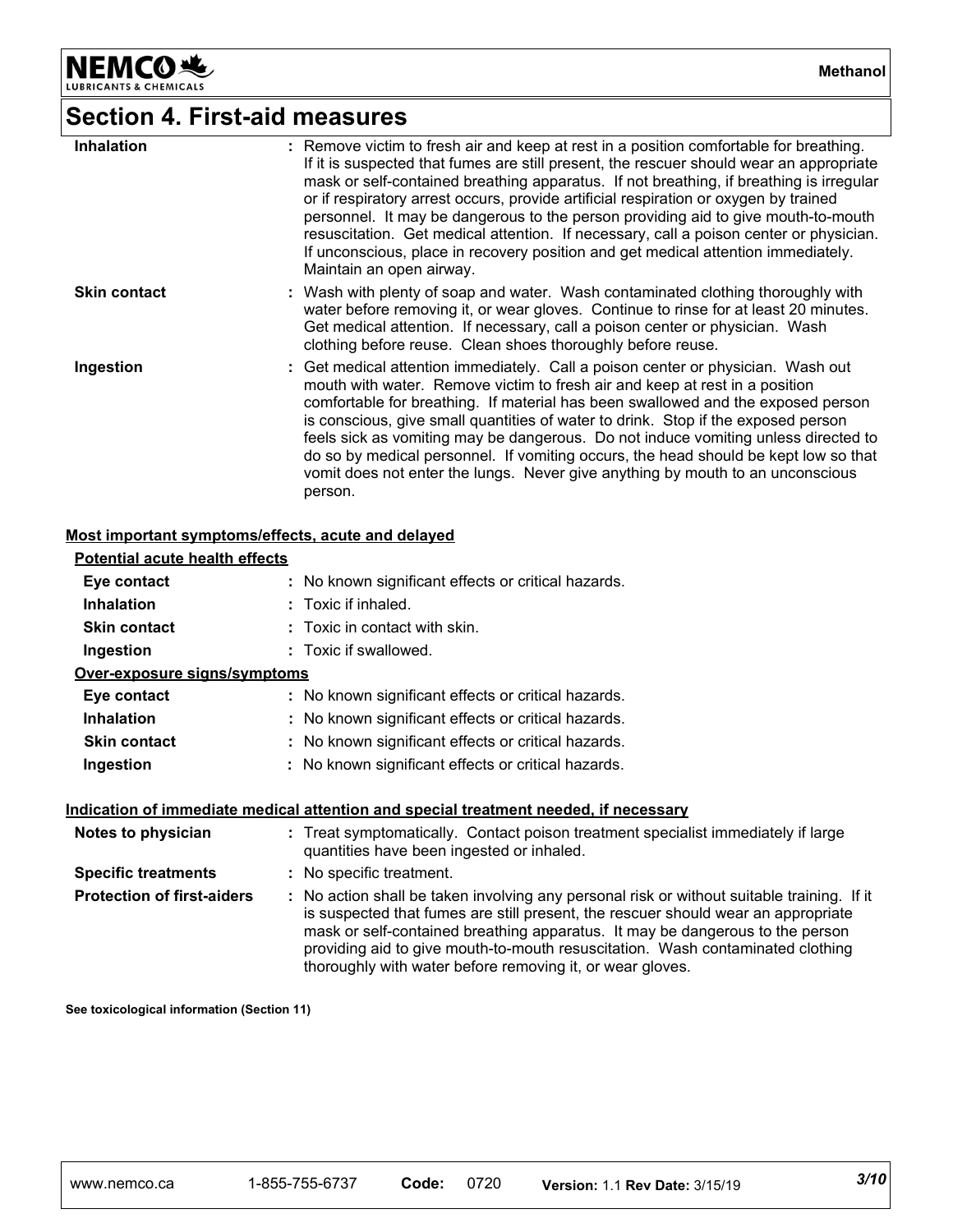

### **Section 5. Fire-fighting measures**

| <u>Extinguishing media</u>                               |                                                                                                                                                                                                                                         |
|----------------------------------------------------------|-----------------------------------------------------------------------------------------------------------------------------------------------------------------------------------------------------------------------------------------|
| Suitable extinguishing<br>media                          | : Use dry chemical, $CO2$ , water spray (fog) or foam.                                                                                                                                                                                  |
| Unsuitable extinguishing<br>media                        | : Do not use water jet or water-based fire extinguishers.                                                                                                                                                                               |
| Specific hazards arising<br>from the chemical            | : Highly flammable liquid and vapor. The vapor/gas is heavier than air and will spread<br>along the ground. Vapors may accumulate in low or confined areas or travel a<br>considerable distance to a source of ignition and flash back. |
| <b>Hazardous thermal</b><br>decomposition products       | : Decomposition products may include the following materials:<br>carbon dioxide<br>carbon monoxide<br>formaldehyde                                                                                                                      |
| Special protective actions<br>for fire-fighters          | : Move containers from fire area if this can be done without risk. Use water spray to<br>keep fire-exposed containers cool.                                                                                                             |
| <b>Special protective</b><br>equipment for fire-fighters | : Fire-fighters should wear appropriate protective equipment and self-contained<br>breathing apparatus (SCBA) with a full face-piece operated in positive pressure<br>mode.                                                             |

### **Section 6. Accidental release measures**

#### **Personal precautions, protective equipment and emergency procedures**

| For non-emergency<br>personnel   | : No action shall be taken involving any personal risk or without suitable training.<br>Evacuate surrounding areas. Keep unnecessary and unprotected personnel from<br>entering. Do not touch or walk through spilled material. Shut off all ignition sources.<br>No flares, smoking or flames in hazard area. Do not breathe vapor or mist. Provide<br>adequate ventilation. Wear appropriate respirator when ventilation is inadequate.<br>Put on appropriate personal protective equipment.                                                                                                                                                                                                                                                                        |
|----------------------------------|-----------------------------------------------------------------------------------------------------------------------------------------------------------------------------------------------------------------------------------------------------------------------------------------------------------------------------------------------------------------------------------------------------------------------------------------------------------------------------------------------------------------------------------------------------------------------------------------------------------------------------------------------------------------------------------------------------------------------------------------------------------------------|
| For emergency responders         | If specialized clothing is required to deal with the spillage, take note of any<br>information in Section 8 on suitable and unsuitable materials. See also the<br>information in "For non-emergency personnel".                                                                                                                                                                                                                                                                                                                                                                                                                                                                                                                                                       |
| <b>Environmental precautions</b> | : Avoid dispersal of spilled material and runoff and contact with soil, waterways,<br>drains and sewers. Inform the relevant authorities if the product has caused<br>environmental pollution (sewers, waterways, soil or air).                                                                                                                                                                                                                                                                                                                                                                                                                                                                                                                                       |
| <b>Spill</b>                     | : Stop leak if without risk. Move containers from spill area. Use spark-proof tools and<br>explosion-proof equipment. Approach release from upwind. Prevent entry into<br>sewers, water courses, basements or confined areas. Wash spillages into an<br>effluent treatment plant or proceed as follows. Contain and collect spillage with non-<br>combustible, absorbent material e.g. sand, earth, vermiculite or diatomaceous earth<br>and place in container for disposal according to local regulations (see Section 13).<br>Dispose of via a licensed waste disposal contractor. Contaminated absorbent<br>material may pose the same hazard as the spilled product. Note: see Section 1 for<br>emergency contact information and Section 13 for waste disposal. |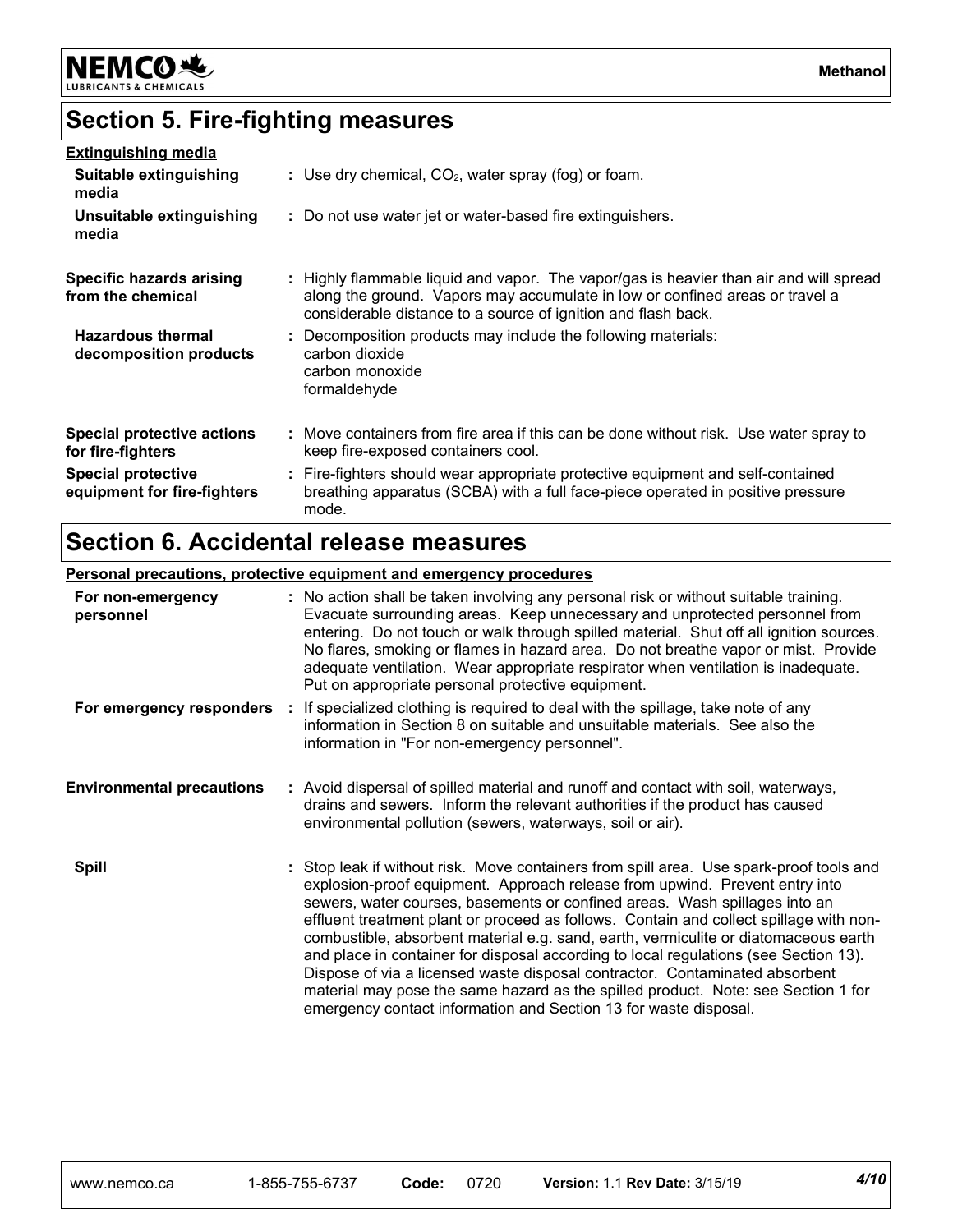

### **Section 7. Handling and storage**

### **Precautions for safe handling**

| <b>Protective measures</b>                                         | : Put on appropriate personal protective equipment (see Section 8). Do not get in<br>eyes or on skin or clothing. Do not breathe vapor or mist. Do not ingest. Use only<br>with adequate ventilation. Wear appropriate respirator when ventilation is<br>inadequate. Do not enter storage areas and confined spaces unless adequately<br>ventilated. Keep in the original container or an approved alternative made from a<br>compatible material, kept tightly closed when not in use. Store and use away from<br>heat, sparks, open flame or any other ignition source. Use explosion-proof electrical<br>(ventilating, lighting and material handling) equipment. Use only non-sparking tools.<br>Take precautionary measures against electrostatic discharges. Empty containers<br>retain product residue and can be hazardous. Do not reuse container. |
|--------------------------------------------------------------------|-------------------------------------------------------------------------------------------------------------------------------------------------------------------------------------------------------------------------------------------------------------------------------------------------------------------------------------------------------------------------------------------------------------------------------------------------------------------------------------------------------------------------------------------------------------------------------------------------------------------------------------------------------------------------------------------------------------------------------------------------------------------------------------------------------------------------------------------------------------|
| Advice on general<br>occupational hygiene                          | : Eating, drinking and smoking should be prohibited in areas where this material is<br>handled, stored and processed. Workers should wash hands and face before eating,<br>drinking and smoking. See also Section 8 for additional information on hygiene<br>measures. Remove contaminated clothing and protective equipment before entering<br>eating areas.                                                                                                                                                                                                                                                                                                                                                                                                                                                                                               |
| Conditions for safe storage,<br>including any<br>incompatibilities | : Store in accordance with local regulations. Store in a segregated and approved<br>area. Store in original container protected from direct sunlight in a dry, cool and well-<br>ventilated area, away from incompatible materials (see Section 10) and food and<br>drink. Store locked up. Eliminate all ignition sources. Separate from oxidizing<br>materials. Keep container tightly closed and sealed until ready for use. Containers<br>that have been opened must be carefully resealed and kept upright to prevent<br>leakage. Do not store in unlabeled containers. Use appropriate containment to<br>avoid environmental contamination.                                                                                                                                                                                                           |

### **Section 8. Exposure controls/personal protection**

### **Control parameters**

**Occupational exposure limits**

| Ingredient name | <b>Exposure limits</b>                                                                                                                                                                                                                                                                                                                                                                                                                                                                                                                                                                                                                                                                                                                                                                                                                                                                                           |
|-----------------|------------------------------------------------------------------------------------------------------------------------------------------------------------------------------------------------------------------------------------------------------------------------------------------------------------------------------------------------------------------------------------------------------------------------------------------------------------------------------------------------------------------------------------------------------------------------------------------------------------------------------------------------------------------------------------------------------------------------------------------------------------------------------------------------------------------------------------------------------------------------------------------------------------------|
| Methanol        | CA Alberta Provincial (Canada, 4/2009). Absorbed through skin.<br>8 hrs OEL: 262 mg/m <sup>3</sup> 8 hours.<br>8 hrs OEL: 200 ppm 8 hours.<br>15 min OEL: 250 ppm 15 minutes.<br>15 min OEL: 328 mg/m <sup>3</sup> 15 minutes.<br>CA British Columbia Provincial (Canada, 5/2015). Absorbed<br>through skin.<br>TWA: 200 ppm 8 hours.<br>STEL: 250 ppm 15 minutes.<br>CA Ontario Provincial (Canada, 7/2015). Absorbed through skin.<br>TWA: 200 ppm 8 hours.<br>TWA: $262$ mg/m <sup>3</sup> 8 hours.<br>STEL: 250 ppm 15 minutes.<br>STEL: 328 mg/m <sup>3</sup> 15 minutes.<br>CA Quebec Provincial (Canada, 1/2014). Absorbed through skin.<br>TWAEV: 200 ppm 8 hours.<br>TWAEV: 262 mg/m <sup>3</sup> 8 hours.<br>STEV: 250 ppm 15 minutes.<br>STEV: 328 mg/m <sup>3</sup> 15 minutes.<br>CA Saskatchewan Provincial (Canada). Absorbed through skin.<br>STEL: 250 ppm 15 minutes.<br>TWA: 200 ppm 8 hours. |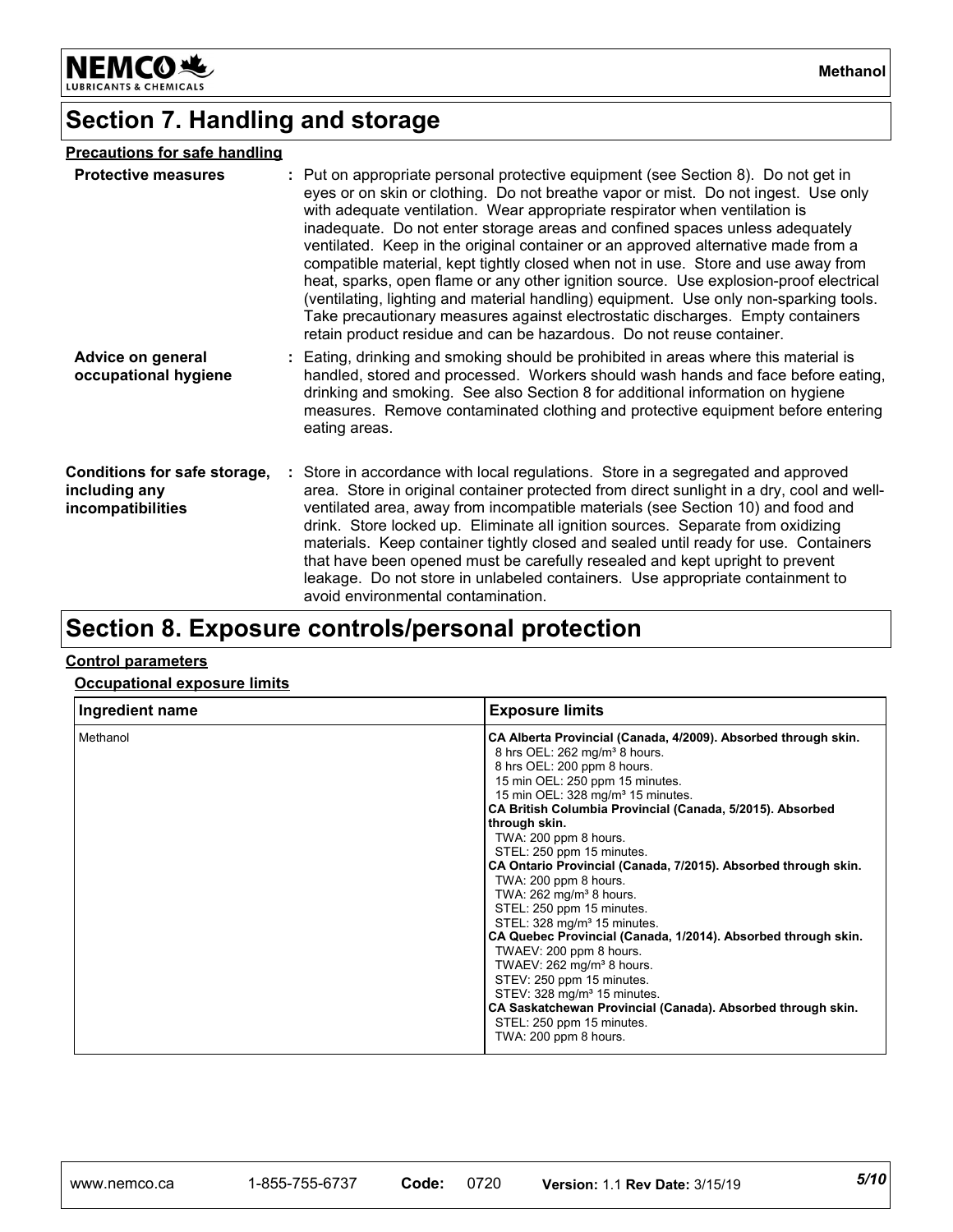NEMCO<sup>N</sup>

**Methanol**

### **Section 8. Exposure controls/personal protection**

| Appropriate engineering<br>controls       | : Use only with adequate ventilation. Use process enclosures, local exhaust<br>ventilation or other engineering controls to keep worker exposure to airborne<br>contaminants below any recommended or statutory limits. The engineering controls<br>also need to keep gas, vapor or dust concentrations below any lower explosive<br>limits. Use explosion-proof ventilation equipment.                                     |  |
|-------------------------------------------|-----------------------------------------------------------------------------------------------------------------------------------------------------------------------------------------------------------------------------------------------------------------------------------------------------------------------------------------------------------------------------------------------------------------------------|--|
| <b>Environmental exposure</b><br>controls | Emissions from ventilation or work process equipment should be checked to ensure<br>they comply with the requirements of environmental protection legislation.                                                                                                                                                                                                                                                              |  |
| <b>Individual protection measures</b>     |                                                                                                                                                                                                                                                                                                                                                                                                                             |  |
| <b>Hygiene measures</b>                   | Wash hands, forearms and face thoroughly after handling chemical products, before<br>eating, smoking and using the lavatory and at the end of the working period.<br>Appropriate techniques should be used to remove potentially contaminated clothing.<br>Wash contaminated clothing before reusing. Ensure that eyewash stations and<br>safety showers are close to the workstation location.                             |  |
| <b>Eye/face protection</b>                | Safety eyewear complying with an approved standard should be used when a risk<br>assessment indicates this is necessary to avoid exposure to liquid splashes, mists,<br>gases or dusts. If contact is possible, the following protection should be worn,<br>unless the assessment indicates a higher degree of protection: safety glasses with<br>side-shields.                                                             |  |
| <b>Skin protection</b>                    |                                                                                                                                                                                                                                                                                                                                                                                                                             |  |
| <b>Hand protection</b>                    | : Chemical-resistant, impervious gloves complying with an approved standard should<br>be worn at all times when handling chemical products if a risk assessment indicates<br>this is necessary.                                                                                                                                                                                                                             |  |
| <b>Body protection</b>                    | Personal protective equipment for the body should be selected based on the task<br>being performed and the risks involved and should be approved by a specialist<br>before handling this product. When there is a risk of ignition from static electricity,<br>wear anti-static protective clothing. For the greatest protection from static<br>discharges, clothing should include anti-static overalls, boots and gloves. |  |
| Other skin protection                     | : Appropriate footwear and any additional skin protection measures should be<br>selected based on the task being performed and the risks involved and should be<br>approved by a specialist before handling this product.                                                                                                                                                                                                   |  |
| <b>Respiratory protection</b>             | Based on the hazard and potential for exposure, select a respirator that meets the<br>appropriate standard or certification. Respirators must be used according to a<br>respiratory protection program to ensure proper fitting, training, and other important<br>aspects of use.                                                                                                                                           |  |

| <b>Appearance</b>                               |                                                    |
|-------------------------------------------------|----------------------------------------------------|
| <b>Physical state</b>                           | : Liquid.                                          |
| Color                                           | : Clear.                                           |
| Odor                                            | $:$ Alcohol.                                       |
| <b>Odor threshold</b>                           | : Not available.                                   |
| рH                                              | $:$ Not available.                                 |
| <b>Freezing point</b>                           | : -97.8°C (-144°F)                                 |
| <b>Boiling point</b>                            | : $64.7^{\circ}$ C (148.5 $^{\circ}$ F)            |
| <b>Flash point</b>                              | : Closed cup: $11^{\circ}$ C (51.8°F) [Tagliabue.] |
| <b>Evaporation rate</b>                         | $\div$ 4.1 (Butyl acetate = 1)                     |
| Flammability (solid, gas)                       | $\therefore$ Not available.                        |
| Lower and upper explosive<br>(flammable) limits | $\therefore$ Not available.                        |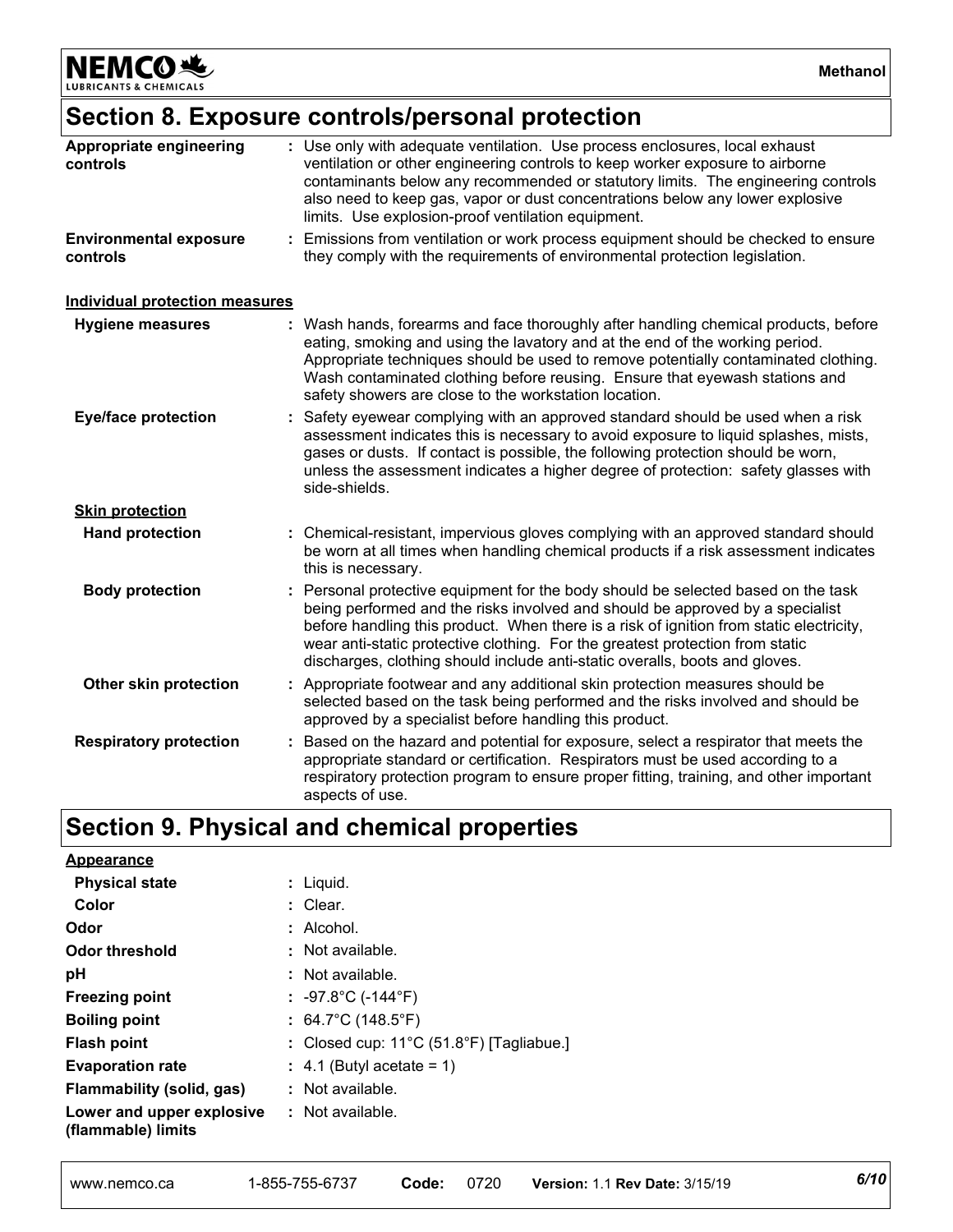**NEMCO头** 

### **Section 9. Physical and chemical properties**

| Vapor pressure                                    | : 12.8 kPa (96.008 mm Hg) @ 20°C |
|---------------------------------------------------|----------------------------------|
| Vapor density                                     | : 1.105 [Air = 1]                |
| <b>Relative density</b>                           | : 0.791                          |
| <b>Solubility</b>                                 | : Complete in water.             |
| <b>Partition coefficient: n-</b><br>octanol/water | : Not available.                 |
| <b>Auto-ignition temperature</b>                  | : Not available.                 |
| Decomposition temperature                         | : Not available.                 |
| <b>Viscosity</b>                                  | : Not available.                 |

### **Section 10. Stability and reactivity**

| <b>Reactivity</b>                            | : No specific test data related to reactivity available for this product or its ingredients.                                                                                                                                               |
|----------------------------------------------|--------------------------------------------------------------------------------------------------------------------------------------------------------------------------------------------------------------------------------------------|
| <b>Chemical stability</b>                    | : The product is stable.                                                                                                                                                                                                                   |
| <b>Possibility of hazardous</b><br>reactions | : Under normal conditions of storage and use, hazardous reactions will not occur.                                                                                                                                                          |
| <b>Conditions to avoid</b>                   | : Avoid all possible sources of ignition (spark or flame). Do not pressurize, cut, weld,<br>braze, solder, drill, grind or expose containers to heat or sources of ignition. Do not<br>allow vapor to accumulate in low or confined areas. |
| Incompatible materials                       | : Reactive or incompatible with the following materials: strong oxidizers, mineral acids,<br>organic acids, strong bases.                                                                                                                  |
| <b>Hazardous decomposition</b><br>products   | : Carbon dioxide and carbon monoxide, formaldehyde.                                                                                                                                                                                        |

### **Section 11. Toxicological information**

### **Information on toxicological effects**

#### **Acute toxicity**

| <b>Product/ingredient name</b> | Result                      | <b>Species</b> | <b>Dose</b> | <b>Exposure</b> |
|--------------------------------|-----------------------------|----------------|-------------|-----------------|
| Methanol                       | <b>LC50 Inhalation Gas.</b> | Rat            | 145000 ppm  | hours           |
|                                | <b>LC50 Inhalation Gas.</b> | Rat            | 64000 ppm   | 4 hours         |
|                                | LD50 Dermal                 | Rabbit         | 15800 mg/kg |                 |
|                                | LD50 Oral                   | Rat            | 5600 mg/kg  |                 |

#### **Irritation/Corrosion**

There is no data available.

#### **Sensitization**

There is no data available.

#### **Mutagenicity**

There is no data available.

#### **Carcinogenicity**

There is no data available.

#### **Reproductive toxicity**

There is no data available.

#### **Teratogenicity**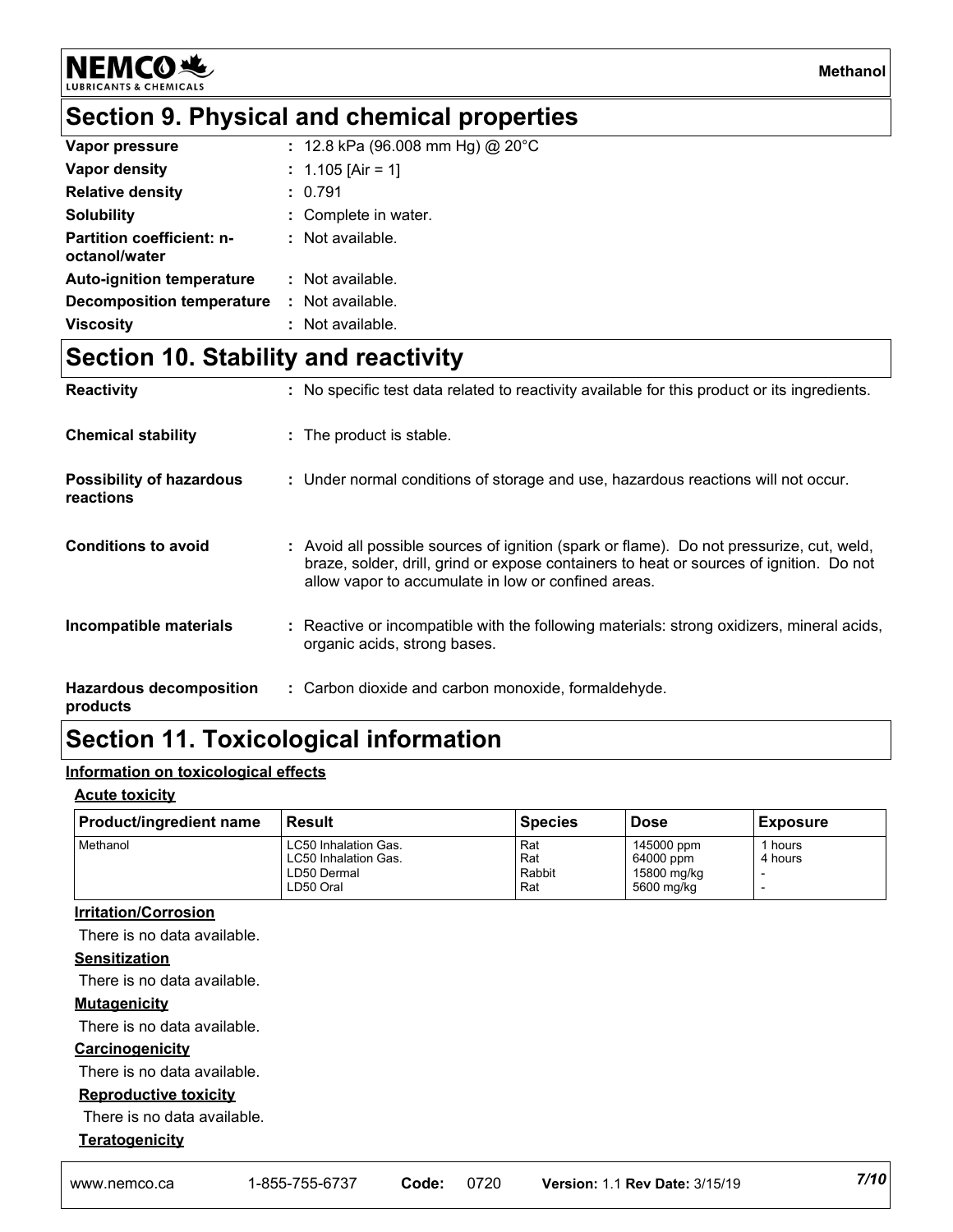### **Section 11. Toxicological information**

There is no data available.

#### **Specific target organ toxicity (single exposure)**

| <b>Name</b>                                                                              |  |                                                       | Category   | <b>Route of</b><br>exposure | <b>Target organs</b> |
|------------------------------------------------------------------------------------------|--|-------------------------------------------------------|------------|-----------------------------|----------------------|
| Methanol                                                                                 |  |                                                       | Category 1 | Not determined              | Not determined       |
| Specific target organ toxicity (repeated exposure)                                       |  |                                                       |            |                             |                      |
| There is no data available.                                                              |  |                                                       |            |                             |                      |
| <b>Aspiration hazard</b>                                                                 |  |                                                       |            |                             |                      |
| There is no data available.                                                              |  |                                                       |            |                             |                      |
| Information on the likely<br>routes of exposure                                          |  | : Dermal contact. Eye contact. Inhalation. Ingestion. |            |                             |                      |
| <b>Potential acute health effects</b>                                                    |  |                                                       |            |                             |                      |
| Eye contact                                                                              |  | No known significant effects or critical hazards.     |            |                             |                      |
| <b>Inhalation</b>                                                                        |  | Toxic if inhaled.                                     |            |                             |                      |
| <b>Skin contact</b>                                                                      |  | Toxic in contact with skin.                           |            |                             |                      |
| Ingestion                                                                                |  | : Toxic if swallowed.                                 |            |                             |                      |
| Symptoms related to the physical, chemical and toxicological characteristics             |  |                                                       |            |                             |                      |
| Eye contact                                                                              |  | : No known significant effects or critical hazards.   |            |                             |                      |
| <b>Inhalation</b>                                                                        |  | No known significant effects or critical hazards.     |            |                             |                      |
| <b>Skin contact</b>                                                                      |  | No known significant effects or critical hazards.     |            |                             |                      |
| Ingestion                                                                                |  | : No known significant effects or critical hazards.   |            |                             |                      |
| Delayed and immediate effects and also chronic effects from short and long term exposure |  |                                                       |            |                             |                      |
| <b>Short term exposure</b>                                                               |  |                                                       |            |                             |                      |
| <b>Potential immediate</b><br>effects                                                    |  | : No known significant effects or critical hazards.   |            |                             |                      |
| <b>Potential delayed effects</b>                                                         |  | : No known significant effects or critical hazards.   |            |                             |                      |
| Long term exposure                                                                       |  |                                                       |            |                             |                      |
| <b>Potential immediate</b><br>effects                                                    |  | : No known significant effects or critical hazards.   |            |                             |                      |
| <b>Potential delayed effects : No known significant effects or critical hazards.</b>     |  |                                                       |            |                             |                      |
| <b>Potential chronic health effects</b>                                                  |  |                                                       |            |                             |                      |
| General                                                                                  |  | : No known significant effects or critical hazards.   |            |                             |                      |
| Carcinogenicity                                                                          |  | No known significant effects or critical hazards.     |            |                             |                      |
| <b>Mutagenicity</b>                                                                      |  | No known significant effects or critical hazards.     |            |                             |                      |
| <b>Teratogenicity</b>                                                                    |  | No known significant effects or critical hazards.     |            |                             |                      |
| <b>Developmental effects</b>                                                             |  | No known significant effects or critical hazards.     |            |                             |                      |
| <b>Fertility effects</b>                                                                 |  | No known significant effects or critical hazards.     |            |                             |                      |

#### **Numerical measures of toxicity**

#### **Acute toxicity estimates**

There is no data available.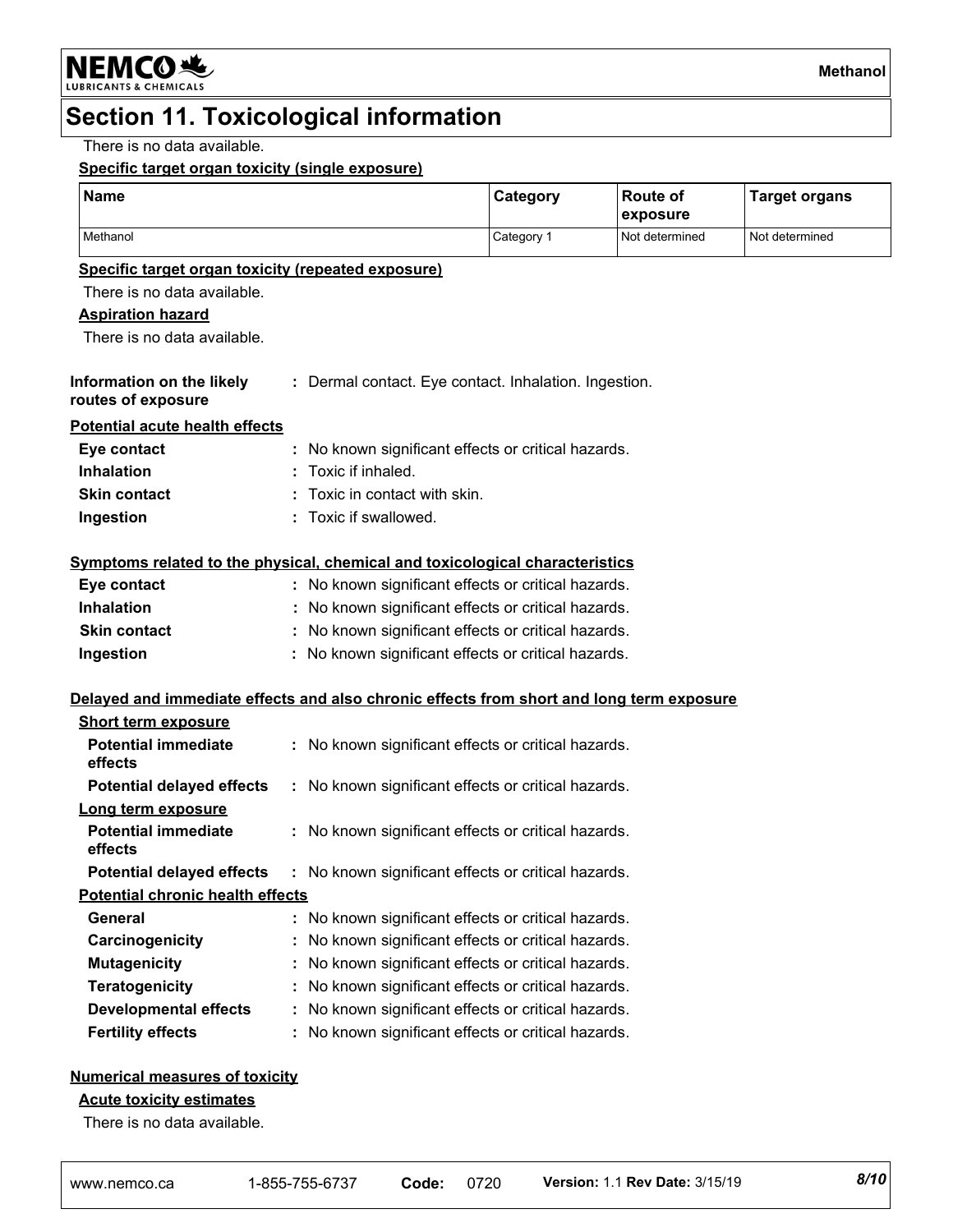

### **Section 12. Ecological information**

#### **Toxicity**

| <b>Product/ingredient name</b> | Result                               | <b>Species</b>                        | <b>Exposure</b> |
|--------------------------------|--------------------------------------|---------------------------------------|-----------------|
| Methanol                       | Acute LC50 2500000 µg/L Marine water | Crustaceans - Crangon crangon - Adult | 48 hours        |
|                                | Acute LC50 3289 mg/L Fresh water     | Daphnia - Daphnia magna - Neonate     | 48 hours        |
|                                | Acute LC50 290 mg/L Fresh water      | Fish - Danio rerio - Egg              | 96 hours        |

#### **Persistence and degradability**

There is no data available.

#### **Bioaccumulative potential**

| <b>Product/ingredient name</b> | $ $ LogP <sub>ow</sub> | <b>BCF</b> | <b>Potential</b> |
|--------------------------------|------------------------|------------|------------------|
| Methanol                       | 7<br>$-U_{\rm t}$      | ~10        | low              |

#### **Mobility in soil**

| Soil/water partition           | : There is no data available. |
|--------------------------------|-------------------------------|
| coefficient (K <sub>oc</sub> ) |                               |

#### **Other adverse effects** : No known significant effects or critical hazards.

### **Section 13. Disposal considerations**

The generation of waste should be avoided or minimized wherever possible. Disposal of this product, solutions and any by-products should comply with the requirements of environmental protection and waste disposal legislation and any regional local authority requirements. Dispose of surplus and non-recyclable products via a licensed waste disposal contractor. Waste should not be disposed of untreated to the sewer unless fully compliant with the requirements of all authorities with jurisdiction. Waste packaging should be recycled. Incineration or landfill should only be considered when recycling is not feasible. This material and its container must be disposed of in a safe way. Care should be taken when handling empty containers that have not been cleaned or rinsed out. Empty containers or liners may retain some product residues. Vapor from product residues may create a highly flammable or explosive atmosphere inside the container. Do not cut, weld or grind used containers unless they have been cleaned thoroughly internally. Avoid dispersal of spilled material and runoff and contact with soil, waterways, drains and sewers. **Disposal methods :**

### **Section 14. Transport information**

|                               | <b>TDG Classification</b>   | <b>IMDG</b>                                   | <b>IATA</b>                  |
|-------------------------------|-----------------------------|-----------------------------------------------|------------------------------|
| UN number                     | <b>UN1230</b>               | <b>UN1230</b>                                 | <b>UN1230</b>                |
| UN proper<br>shipping name    | <b>METHANOL</b>             | <b>METHANOL</b>                               | <b>METHANOL</b>              |
| Transport<br>hazard class(es) | 3(6.1)<br>₩<br>$\mathbf{v}$ | 3(6.1)<br>$\mathbb{Q}$<br><u>V2</u>           | 3(6.1)<br>$\gg$<br><u>v,</u> |
| <b>Packing group</b>          | IШ                          |                                               | Ш                            |
| www.nemco.ca                  | 1-855-755-6737<br>Code:     | <b>Version: 1.1 Rev Date: 3/15/19</b><br>0720 | 9/10                         |